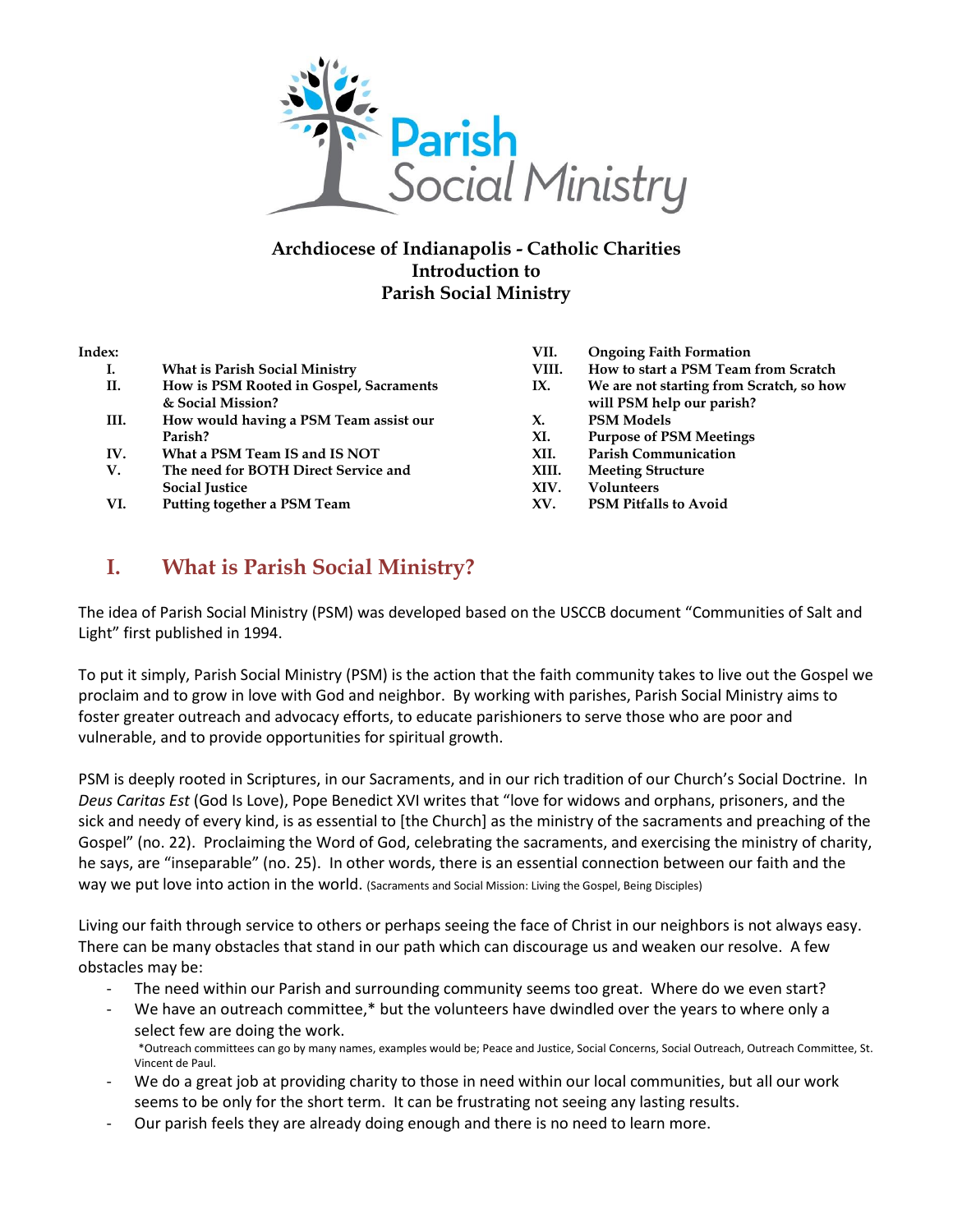At Catholic Charities for the Archdiocese of Indianapolis, we want PSM to be a source of support for parishes, families, and individuals as they seek to live their faith. To live out the Gospel we proclaim, we must respond as best we can to the diversity of needs and injustices that impact our world, but to do this we must be strategic.

The PSM Toolkit is a resource for all parishes within the Archdioceses of Indianapolis to assist them in living out their baptismal call to love their neighbor. Included in the PSM Toolkit are ideas for how to start a new PSM Team or perhaps strengthen the parish outreach team that is already in place within your parish. There are resource ideas on how to invite more volunteers, on the importance of parish communication, and on how to structure a productive meeting that goes beyond just reporting numbers. This Toolkit also emphasizes the importance of ongoing spiritual formation, not only for the PSM Team, but for the parish in general. It is through ongoing spiritual formation that we learn the reasons we are called to love, encounter and become a sign of Christ's love to each person we meet.

"Parishes are the home of the Christian community; they are the heart of our Church. Parishes are the place were God's people meet Jesus in word and sacrament and come in touch with the source of the Church's life… But until now, we have not specifically addressed the crucial role of parishes in the Church's social ministry… we are convinced that the local parish is the most important ecclesial setting for sharing and acting on our Catholic social heritage." (USCCB, Communities of Salt and Light,

Pope Francis stated in his message on the First World Day of the Poor,

"We may think of the poor simply as the beneficiaries of our occasional volunteer work or of impromptu acts of generosity that appease our conscience. However good and useful such acts may be for making us sensitive to people's needs and the injustices that are often their cause, they ought to lead to a true encounter with the poor and a sharing that becomes a way of life"

(Pope Francis -Message for the First World Day of the Poor, n. 3).

## **II. How is PSM rooted in the Gospel, Sacraments and Social Mission?**

**Gospel:** PSM reinforces the proclamation of the word by bringing Jesus' call to life. In the Gospels, Jesus calls on everyone to care for the poor, vulnerable, and suffering people and to work for justice and peace. PSM helps to bring parishioners to a deeper understanding of the world of God.

**Sacrament:** Through the sacramental life of the church, the faithful come into contact with God in a deeper way and commit to bringing forth the kingdom of God on earth. The sacramental life of the parish reinforces PSM by commissioning us to live the Gospel through baptism and confirmation, by sustaining us through the contract with God's healing love as experienced in the sacrament of reconciliation, and by uniting us to one another through the Eucharist. PSM reinforces the administration of sacraments by providing opportunities for parishioner to act on the mission with which we are charged with.

**Social Mission:** PSM helps the faithful to grow in love with God and neighbor by drawing them to the side of the most vulnerable and asking them to be the presence of God's love. Jesus encourages us to go beyond fulfilling the physical needs of the person to becoming a sign of Christ's love to the person. Through the Church's rich social doctrine, primarily through understanding and living the principals of Catholic Social Teaching, the church makes this call relevant in our day by evaluating social justice issues through Gospel principals. (CCUSA - Catalysts & Collaborators in Social Ministry, 2008)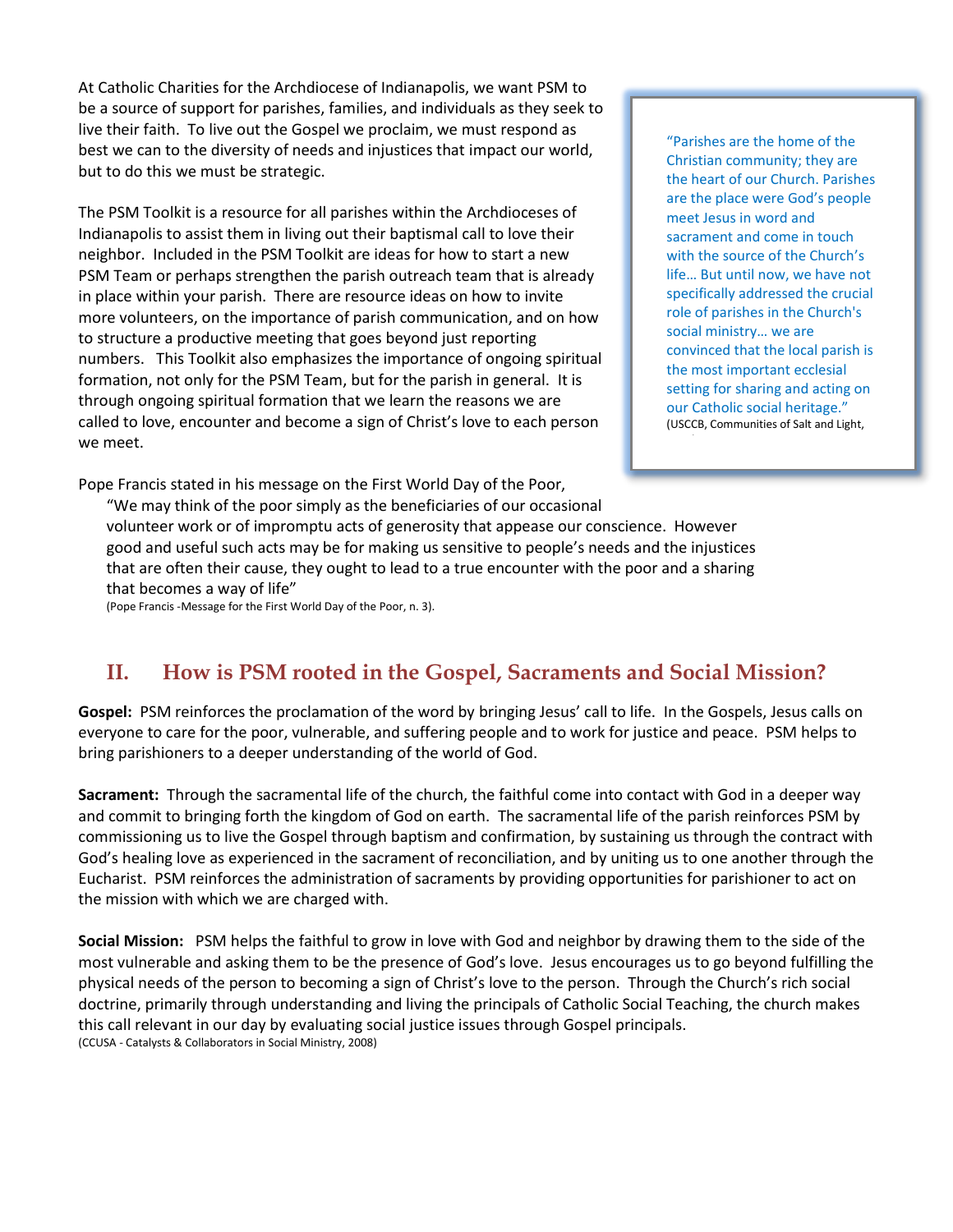# **III. How would having a PSM Team assist our Parish?**

"Effective social ministry helps the parish not only do more, but to be more – more of a reflection of the Gospel, more of a worshipping and evangelizing people, more of a faithful community." (Communities of Salt and Light – USCCB)

- A PSM Team helps tie together living the fullness of our faith through Gospel, Sacraments, and Service.
- A PSM Team can share resources instead of reinventing the wheel.
- A PSM Team brings ministries together to support each other instead of completing for resources.
- PSM assists parishioners in understanding the importance of "encountering our neighbors", "walking with our neighbors", instead of "just doing things for our neighbors."

# **IV. What a Parish Social Ministry Team IS and IS NOT**

**PSM IS NOT:** PSM is not just a committee for ministries to report on their work. It is not the work of a few people who are responsible for all the direct service provided within the parish. It is not about just "maintaining" the work of a direct service ministry.

**PSM IS:** PSM is a team whose function is to assist those within the parish to understand that the Catholic Social Mission is an essential part of the faith life of every able Catholic AND that each ministry is important to the life of the parish.

A challenge for each of us is to completely rethink the focus, role and structure of social mission of the parish. It is about moving from just "maintaining" a ministry to formation and growing the ministries.

The function of the PSM team would be more of leaders, organizers and planners. They can still be the doers, but a PSM Team needs to understand their role is not just a come together and report, but to come together to:

- Organize events
- Invite people to participate
- Recruit new people to volunteer
- Orchestrate new ministry ideas and ongoing spiritual formation around social mission
- Create opportunities for all members of the parish to be involved in the social mission of the Church!

The *Communities of Salt and Light* summarizes three key messages that have implications for the responsibilities and structures of the "team":

1) Our social mission should be **integrated throughout parish life**. As the story of the Last Judgment in Matthew's Gospel reminds us, in the end we will all (not just the usual suspects on the social concerns committee) be judged by how we have cared for the least among us. This means that the Catholic social mission is an essential part of the faith life of every able Catholic. It must be woven into education programs so that all Catholics learn about Catholic Social Teaching. It must be reflected in the prayer and worship of our faith community. And it must include a wide range of opportunities for members of our parishes to act on the social dimensions of our faith.

(2) Social concerns committees, in their leadership capacity, **should** *organize* **the work, not** *do* **the work.** The primary role of these leaders is to provide opportunities, to invite and recruit members of their faith community to become involved in Catholic social mission. For example, the leaders of the parish's program to support a local soup kitchen can do their job well only by creating opportunities and inviting other parishioners to volunteer. This is not to suggest that members of "Coordination Team" should absent themselves from being involved in the doing of the work; rather, in the role of leader/organizer/planner, the critical task at hand is to organize, invite, recruit, orchestrate and create opportunities for the parish—and *all* of its members—to become engaged.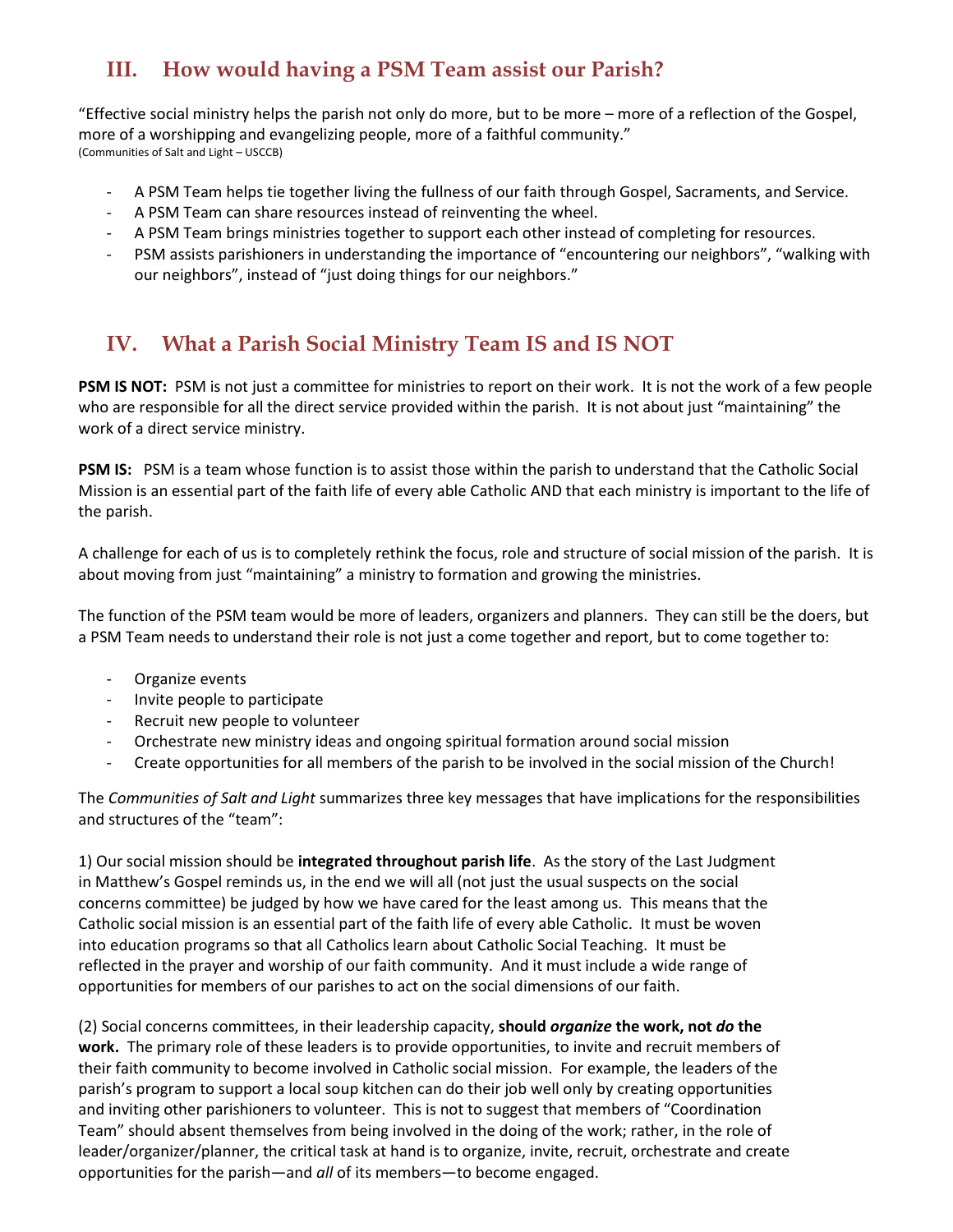(3) Parish social ministry must include both **efforts to provide direct service or outreach to people in need and efforts to work for justice and peace by shaping the policies, programs, and structures of society.**

(Organizing a Parish Social Ministry Coordination Team – USCCB)

# **V. The Need for BOTH Direct Service and Social Justice!**

"Catholic teaching calls us to serve those in need and to change the structures that deny people their dignity and rights as children of God. Service and action, charity and justice are complementary components of parish social ministry. Neither alone is sufficient; both are essential signs of the gospel at work. A parish serious about social ministry will offer opportunities to serve those in need and to advocate for justice and peace. These are not competing priorities, but two dimensions of the same fundamental mission to protect the life and dignity of the human person." (Communities of Salt and Light – USCCB)

In the ministry of loving our neighbors, the need for BOTH Direct Service and Social Justice is essential. While Direct Service addressed the immediate needs of the vulnerable, Social Justice transforms structures in order to end the root causes of their suffering.

We are called to feed the hungry AND we are called to fight for an end to hunger.

### **VI. When putting together a Parish Social Ministry Team, what should we be looking for?**

It is important to remember that no one person possesses all the necessary gifts for an effective PSM Team, but the body as a whole is strengthened by each person's skills.

*"Now the body is not a single part, but many.* If a foot should say, 'Because I am not a hand I do not *belong to the body,' it does not for this reason belong any less to the body. Or if an ear should say, 'Because I am not an eye I do not belong to the body,' it does not for this reason belong any less to the body. If the whole body were an eye, where would the hearing be? If the whole body were hearing, where the sense of smell be? But as it is, God placed the parts, each one of them, in the body as he intended." (1 Corinthians 12:14-18)*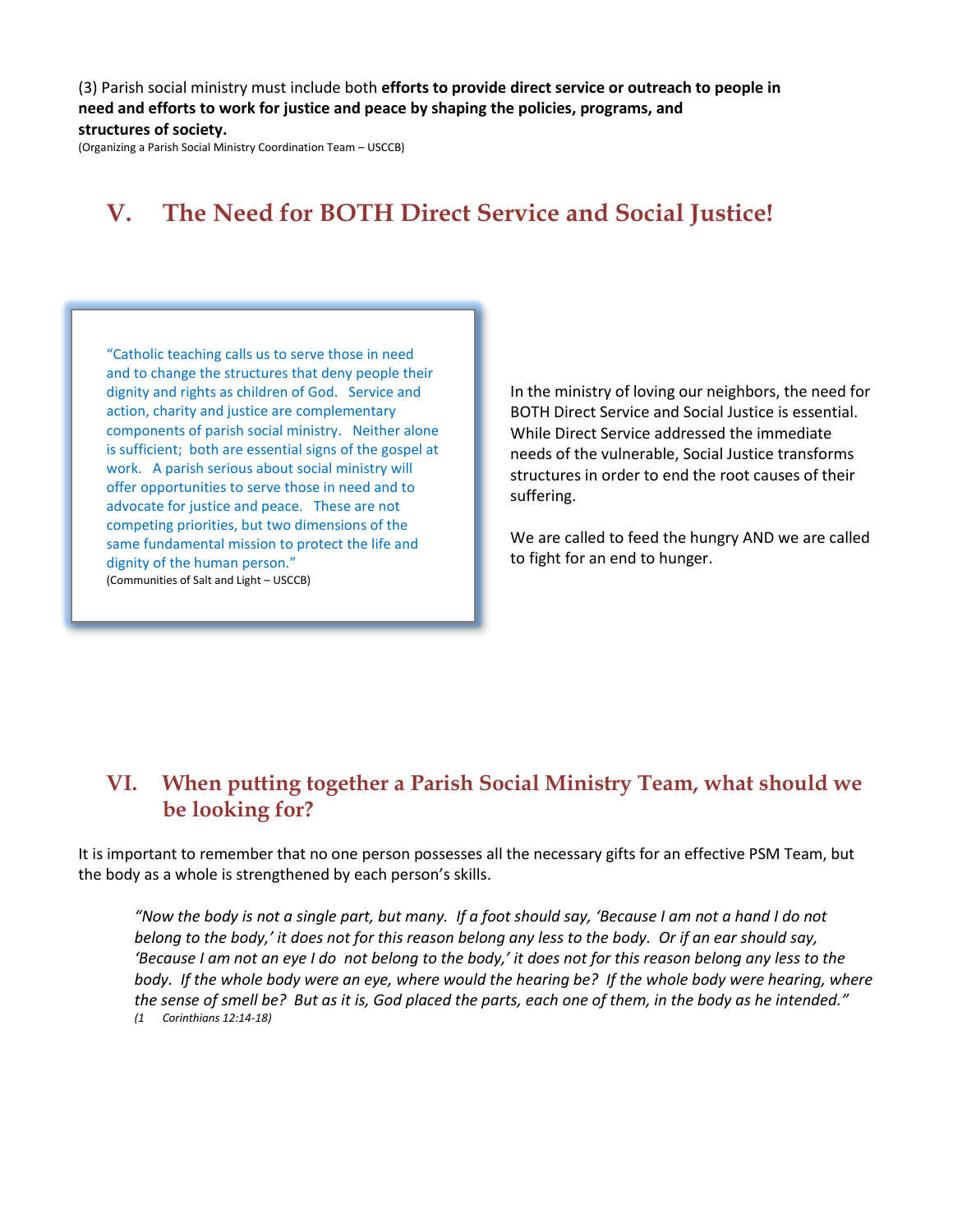#### **Parish Social Ministry Team members should;** (\*\*)

- Decide on a Model that fits your parish best.
- Put together a good team! DO NOT go it alone.
- Stay Connected! To the Pastor, Parish Staff and Parish Council.
- During the formation stage of the PSM Team, make sure you create a mission statement/objectives/ action plans and goals.
- Be interested in the needs of others
- Have a sense of vision
- Recognize the importance of being a servant to the community
- Be willing to learn and live out the principals of Catholic Social Teaching
- Have an active prayer and faith life, which includes faithfully attending Sunday Mass
- Being open to listen to the concerns of parishioners
- Have a desire to foster the gifts of others
- Foster an openness and appreciation for diversity
- Show care and compassion for others
- Demonstrate a willingness to work collaboratively towards a consensus and the common good
- Have a positive outlook with a sense of humor
- Have time available to attend meetings and team activities
- Stay informed and connected with the Archdiocesan Social Concerns Catholic Charities office.

## **VII. Ongoing Faith Formation**

It has often been said one of the best kept secrets of the Catholic Church is its beautiful rich tradition of Social Doctrine which has been summarized in the principals of Catholic Social Teaching (CST). The depth and richness of the traditions of CST affirm that all life, from conception to natural death, has inherent dignity and a right to life consistent with that dignity. The U.S. Conference of Catholic Bishops (USCCB) defines CST as "a rich treasure of wisdom about building a just society and living lives of holiness amidst the challenges of modern society." In other words, there is an essential connection between our faith and the way we put love into action in the world. It is through ongoing spiritual formation that we learn the reasons we are called to love, encounter and become a sign of Christ's love to each person we meet.

"A prayer that does not lead you to practical action for your brother – the poor, the sick, those in need of help, a brother in difficulty  $-$  is a sterile and incomplete prayer." (Pope Francis – Angelus, 7/21/13)

*"The most important setting for the Church's social teaching is* 

*not in a food pantry or in a legislative committee room, but in prayer and worship, especially gathered around the alter for the Eucharist. It is in the liturgy that we find the fundamental direction, motivation, and strength for social ministry. Social ministry not genuinely rooted in prayer can easily burn itself out. On the other hand, worship that does not reflect the Lord's call to conversion, service, and justice can become pious ritual and empty of the gospel."*

*(USCCB, Communities of Salt and Light – 1994)*

Spiritual formation resources can be found at [www.archindy.org/psm](http://www.archindy.org/psm)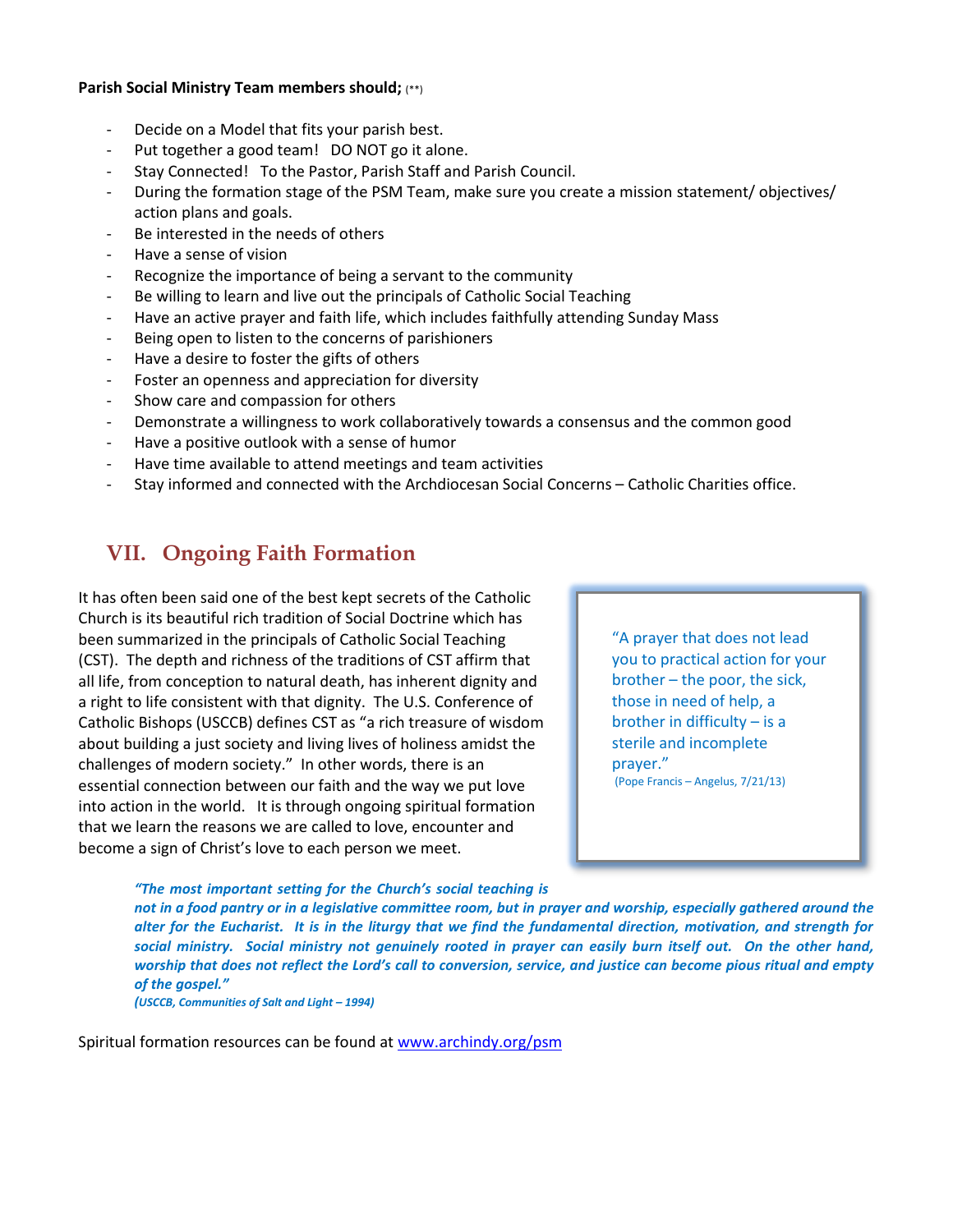### **VIII. How to Start a PSM Team from Scratch**

If your parish is starting fresh or from scratch in starting an social outreach program, below are some steps to assist you along the way.  $(**)$ 

**\*\*\* Important!!** Before the official process of introducing PSM to the parish, it is absolutely key that the Pastor or PLC is on board with moving forward in establishing a PSM team within the parish. Invite the pastor or PLC to be a part of the process, as much as their time permits. Reassure them that part of the PSM process is having a well-established communication system in place between the PSM Team, the pastor/ PLC, and the parish council. **When speaking to the parish priest and council, speak to the purpose of PSM and how it reinforces other facets of parish life.** 

### **To Begin:**

- Find 3-5 parishioners who have a similar desire to establish a PSM Team. Research the process. Don't hesitate to reach out to the Archdiocesan Social Concerns office for resources to begin the process.
- READ the USCCB document, Communities of Salt and Light: Reflections on the Social Mission of the Parish (visi[t www.usccb.org](http://www.usccb.org/) and search Communities of Salt and Light for a downloadable version)
- Meet and discuss what model of PSM would work best for your parish setting. If you are a small parish and wonder if your parish is large enough to sustain a PSM Team, explore the option of teaming up or pairing up with another parish within your area.
- Discuss what PSM IS and IS NOT. Clarify PSM Team structure and purpose.
- Reach out to the Archdiocesan Director of Social Concerns to inform them that your parish is exploring a PSM Team. The Director of Social Concerns will provide you with a Parish Assessment to help you determine what are your parish strengths and possible areas of growth.
- Invite/ recruit additional parishioners to be members of the PSM Team. A PSM Team has an average of 8 to 12 members.
- Develop a PSM Mission Statement. The mission statement should only be a one or two sentences that reflect "who we are," "what we do," "what we stand for," and "why we do it."
- Ongoing Spiritual Formation of the PSM Team is critical to the success and sustainability of the team. Each member must have a clear understanding of Catholic Social Teaching and its relevance to their faith journey.
- Develop an Annual Plan or objectives for the year. Have an evaluation process in place to measure what has worked, what has not worked or what could have been done differently.

### **Importance of a Mission Statement**

Parish Social Ministry Teams should have a mission statement. A mission statement briefly communicates the essence of the PSM Team to the parish community. A good starting point is to read the mission statement of your parish. A mission statement should be no more then 1 to 2 sentences and state: who we are, what we do, what we stand for, and why we do it.

### **Importance of a Chairperson**

Meetings tend to go more smoothly if there is a designated Chairperson. But their job is more than just calling the meeting to order. Please keep in mind; it is best if a Chairperson is not heading a PSM sub-committee while acting as the Chairperson.

Below is a sample job description for a Chairperson.

- To build relationships with the pastor and key leaders of the parish. Ex: parish council, school principal, parish staff, diocesan social concerns office, ecumenical connections.
- To recruit more leaders.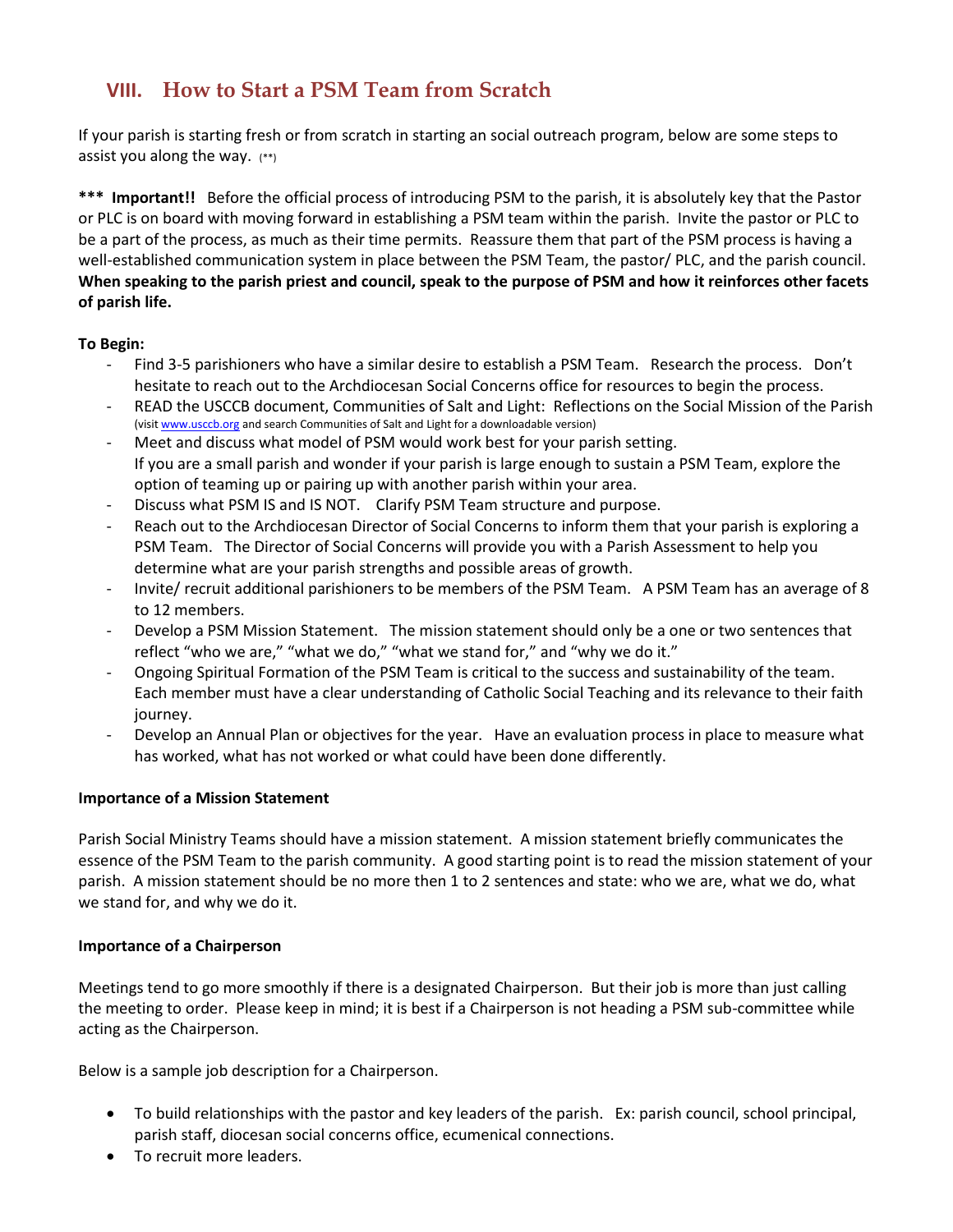- To be responsible for assisting the sub-committees to work together and create a vision for the PSM Team and that all people of the parish are included, especially the easily overlooked parish population. Ex: elderly, homebound, young families, different ethnicities/minorities, new converts
- To Help create a paper trail so there is accountability.

### **Importance of an Annual Plan**

An Annual Plan will provide the PSM Team with focus and objectives for the year. That doesn't mean that items can not be added to the annual plan as new issues or emergencies (humanitarian or natural) take place within the local communities or around the world.

An Annual Plan will also help keep the PSM Team keep in mind important liturgical events, or days/months where the Catholic Church has designated as a special time to focus on a social issue.

Ex: January is national Poverty Month. February 8<sup>th</sup> is the Feast Day for St. Josephine Bakhita, patron saint of human trafficking victims. Lent there is a focus on the global church through the CRS Rice Bowl. June is Refugee Month. October is Respect Life Month. November is the national Catholic Campaign for Human Development 2<sup>nd</sup> collection.

### **IX. But we are not starting from Scratch – so how can PSM help our parish?**

PSM is meant to be a resource for further development, not a hindrance to existing efforts that are well established. There are many PSM resources that are available to all parishes; such as how to recruit more volunteers, how to structure a meeting to go beyond just reporting, or ongoing spiritual formation resources that are centered on the social doctrine of the Church.

Below are three models on how to structure a Parish Social Ministry Team. Each of the models can be adapted to fit the needs of your parish. The second model is a model that may be a better fit for parishes that already have a outreach type committee. It helps adapt aspects of PSM into the outreach ministry already in place.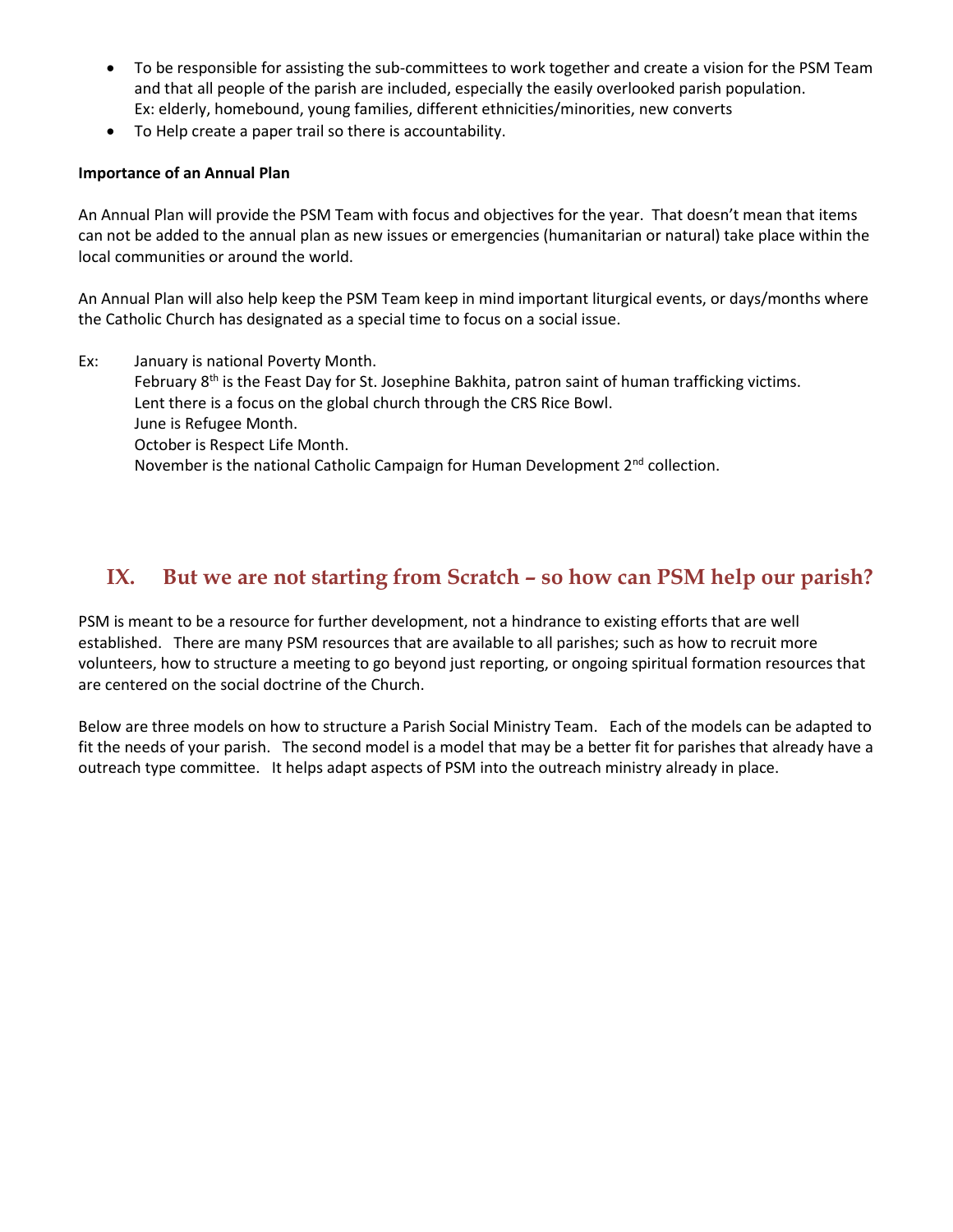# **X. PSM Models**

PSM is not a one size fits all model. Whether you are a parish of 200 individuals or 2000 families, there is a PSM model that can assist your parish in living the Gospel of loving our neighbors. (\*\*)

No matter which model fits best with your parish, ALL PSM models encourage:

- That the "organizing" and "doing" of social ministry is taking place.
- That the social ministry is woven throughout the parish.
- That the social ministry includes a variety of opportunities for parishes to act through direct service AND social justice.

In *Communities of Salt and Light,* the bishops highlight seven elements for effective parish social ministry:

- · Prayer and Worship
- · Education and Formation
- · Family, Work, Citizenship
- · Outreach and Charity
- · Legislative Advocacy
- · Community Organizing
- · Global Solidarity

### **Model One:**

In this model, there are 5 areas of activities or ministries. Each of the ministry teams encompasses either one or several of the 7 elements highlighted in *Communities of Salt and Light*. The Parish Social Ministry Team is made up of representatives from each of these ministries.

Each of the ministries would typically include **sub-committees** that have a particular interest or mission focus; these might include, for example, hunger issues or environmental concerns or respect life issues. The subcommittees might be focused on the agenda of a particular organization like St. Vincent de Paul, Catholic Campaign for Human Development, Catholic Relief Services, Justice for Immigrants or other poverty relieving initiatives. The focus areas will vary among parishes.

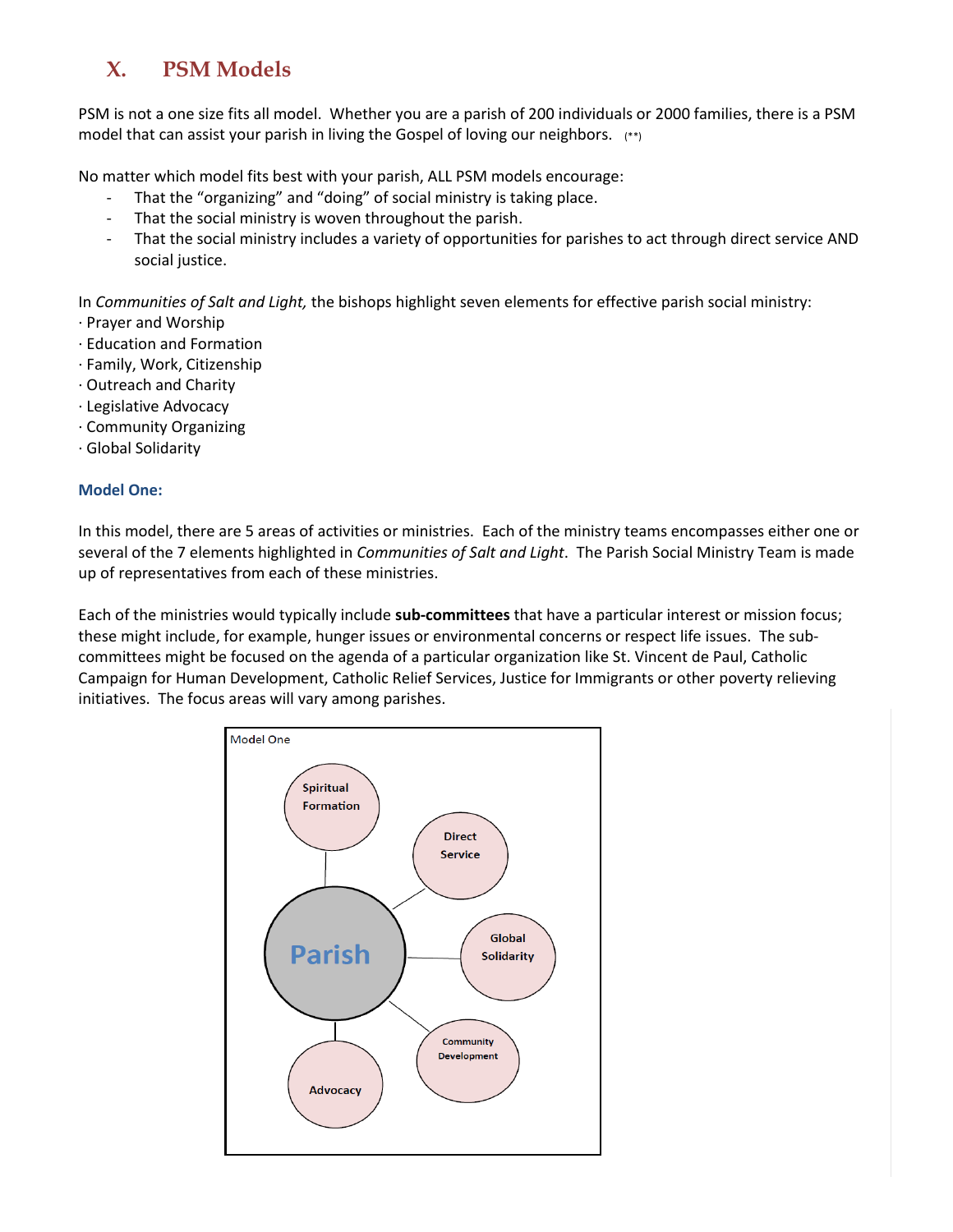#### **Model Two:**

Model Two may work for parishes that already have established social concerns or community outreach type committees where each of the ministries are already defined and meeting to share their ministry updates. As you will see in the example, each of the ministry sub-committees that are listed across the top and to the right have to consider how their work can and should be integrated with the 5 PSM ministries outlined as areas of importance in *Communities of Salt and Light*.

|                                 | Sub-committees     |                                                     |                     |                               |                      |
|---------------------------------|--------------------|-----------------------------------------------------|---------------------|-------------------------------|----------------------|
| <b>PSM</b><br><b>Ministries</b> | <b>Food Pantry</b> | <b>Twinning</b><br><b>Parishes or</b><br><b>CRS</b> | <b>Respect Life</b> | <b>St. Vincent</b><br>de Paul | <b>Creation Care</b> |
| Spiritual<br>Formation          | X                  | Χ                                                   | X                   | Χ                             | Χ                    |
| <b>Direct Service</b>           | Χ                  | Χ                                                   | Χ                   | Χ                             | Χ                    |
| <b>Global</b><br>Solidarity     |                    | X                                                   | X                   |                               | χ                    |
| Community<br>Development        | X                  |                                                     | Χ                   | Χ                             | х                    |
| Advocacy                        | χ                  | χ                                                   | Χ                   | X                             | х                    |

#### **Model Three:**

Model Three is a hybrid of both Model One and Model Two. As each parish's dynamics are different, each PSM Team must adapt to their parish needs.

For example, a PSM Team may decide that one of the 5 PSM Ministries may need to be broken down even further.

- The Spiritual Formation team may discern that there are several subcommittees that are needed under this core PSM ministry.
	- o Perhaps such as an education and formation subcommittee that assists or collaborates with parish and school staff in regards to understanding Catholic Social Teaching. Or
	- $\circ$  A prayer and worship subcommittee that would provide a Prayer of the Faithful that correlates with a specific social issue or host an event before or after mass that ties a social issue with the USCCB calendar.
		- **EX:** Feb. 8<sup>th</sup> is the International Day of Prayer for Victims of Human Trafficking and the feast day of St. Josephine Bakhita, who is the patron of trafficking victims. As part of human trafficking awareness, have Anti-Trafficking literature available after mass or host a CRS Fair Trade sale. (Make sure the pastor is aware of the event so if he chooses he can incorporate the Church's social teaching in regards to human trafficking.)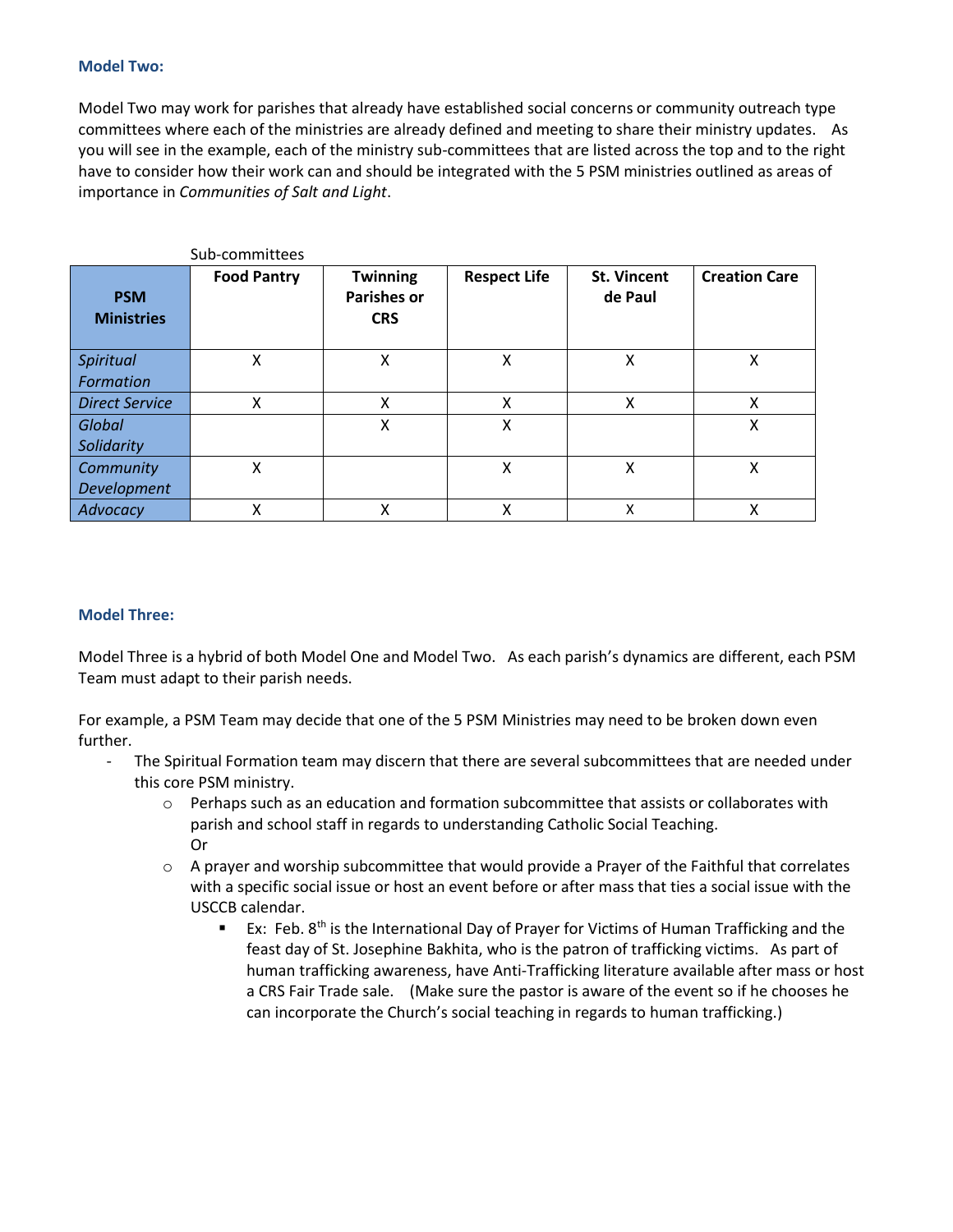# **XI. Purpose of Meetings**

- 1) Provides a setting for creating and maintaining an effective system of communication about PSM activities. Through effective communication, the PSM Team helps ensure that various leaders and activities do not bump into each other or are duplica ted.
- 2) Provides a setting where each of the sub-groups or ministries can discuss how they can support each other in the different ministry opportunities presented to the parish. For instance, two questions to always be asking each other during meetings;

How can we collaborate together?

How can we help recruit volunteers for different events?

- o Example: Anti-Trafficking Awareness Event. Leaders of each of the sub-ministries collaborate together to host the event. Leader(s) of Direct Service would work with volunteers to collect goods to give to a local organization that is rescuing children and adults from human trafficking. Global Solidarity could host a CRS Fair Trade Sale calling attention to ethical purchasing and the nature of labor trafficking. Advocacy would host a letter writing campaign. Community Development, Global Solidarity and Spiritual Formation would collaborate on educating the parish on local and global human trafficking and Church teaching on the Dignity of all Human Persons.
- 3) Ensures that each ministry's leaders or team produces some type of Annual Plan so that efforts are well thought out and each of the tasks has been identified.
- 4) Provides a forum where the PSM Team leaders can discuss and propose new parish social ministry initiatives. Example: Explore the options for a food pantry or a Care for Creation ministry.
- 5) Provides accountability. If a PSM leader(s) does not have anything to report after several meetings, they may not be doing their job.

# **XII. Parish Communication is Important!**

It is VERY, VERY important to make sure the parish stays informed on the work of PSM. This not only helps people understand their parish responsibility, but also to help them see the fruits of their work.

- First and foremost, it is Important to have a Communication Plan.
- When a parish has a good ongoing Communication Plan, it opens up doors for more volunteers and active involvement from the parish!
- Don't forget about your parish school (where applicable)! Having a good communication plan between the parish and school will help build cohesion.

Below are some tips for parish communication.

- Bulletin Announcements
- Parish & School Newsletters
- Posters and bulletin boards
- E-mail newsletters
- A table at Coffee and Doughnuts that highlights the PSM work.
- Facebook Page
- Provide the parish a yearly summery of successes and accomplishments
- Stories and photos to the Criterion, the Archdiocese of Indianapolis weekly newspaper
- Signs on the parish lawn
- Personalized letters sent to parish homes
- Information about upcoming events on the local cable access channel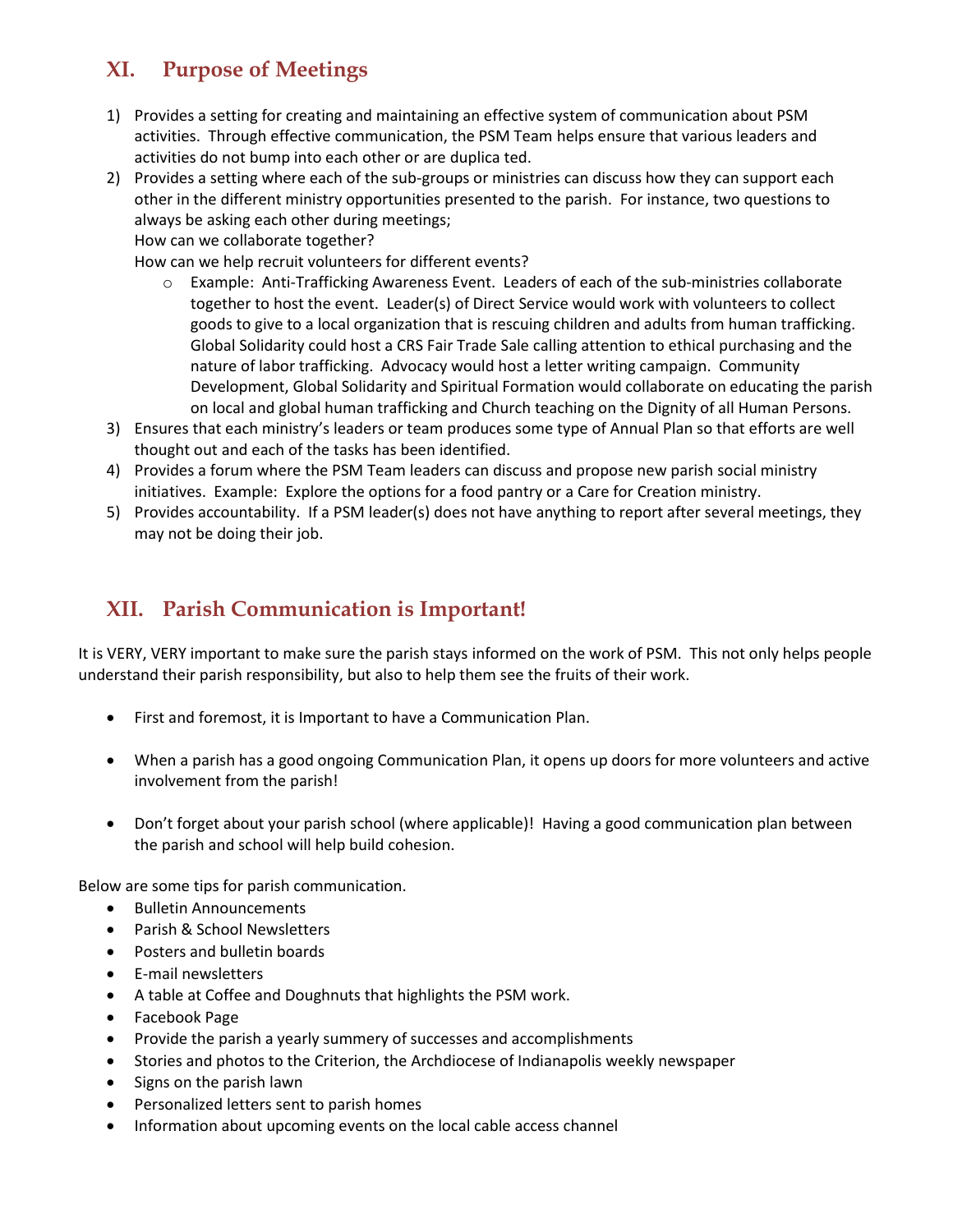### **XIII. Meeting Structure**

Below is an example of a meeting format for PSM. (remember to have someone taking notes)

### 1) *Begin with Prayer* -

Possible resources for prayers: [www.usccb.org,](http://www.usccb.org/) [www.crs.org/resource-center](http://www.crs.org/resource-center)

- 2) *Spiritual Formation* This could be done in several ways such as having a speaker discuss a certain topic, participate in an ongoing spiritual formation series such as the USCCB's "CST101" series or the "Sacraments and Social Mission" series, or participating in a Gospel reflection and discussion. One idea in regards to a Gospel reflection is to choose a Gospel parable and discuss how it is tied into the Church's social mission. Any of these examples could be facilitated by member of the team or an invited guest.
- 3) *Discuss Old Business*  This is where there would be a recap of ministry events. It is important to remember to go beyond recapping business, but part of the process is to:
	- o Measure or evaluate the success of the event or work of the ministry
	- o Discuss which principals of CST where being lived out through the ministry
- 4) *Discuss New Business* New Business is where the different ministries discuss upcoming events and how each of the ministries would provide support for the event. Example: The Pro-Life Ministry hosts baby showers for pregnant mothers who are in need of some extra help. Each baby shower is hosted by one of the parish ministries or groups within the parish. Examples of a hosting group could be the Youth Group or St. Vincent de Paul. Each of the ministries helps promote the event and recruit volunteers. The entire parish is invited in the process through either donating a designated baby item or praying for the mother and her child via the prayer cards have been placed in the pews. (Example adapted from Holy Spirit Catholic Church, Indianapolis)

New Business could include new project ideas or proposals to consider. This could be where the group evaluates areas for growth. Example: Is there is a need or desire for a ministry that is not being offered within the parish. If yes, what would that look like? What would the exploratory process look like? Designate volunteers of the team to pray, research, and learn more about that issue. Their job is to take the information they gathered back to the team as whole. This could lead to a Faith Formation topic.

### *5) End with Prayer*

6) *Socialize* – It is important to remember to allow time to socialize with a few refreshments.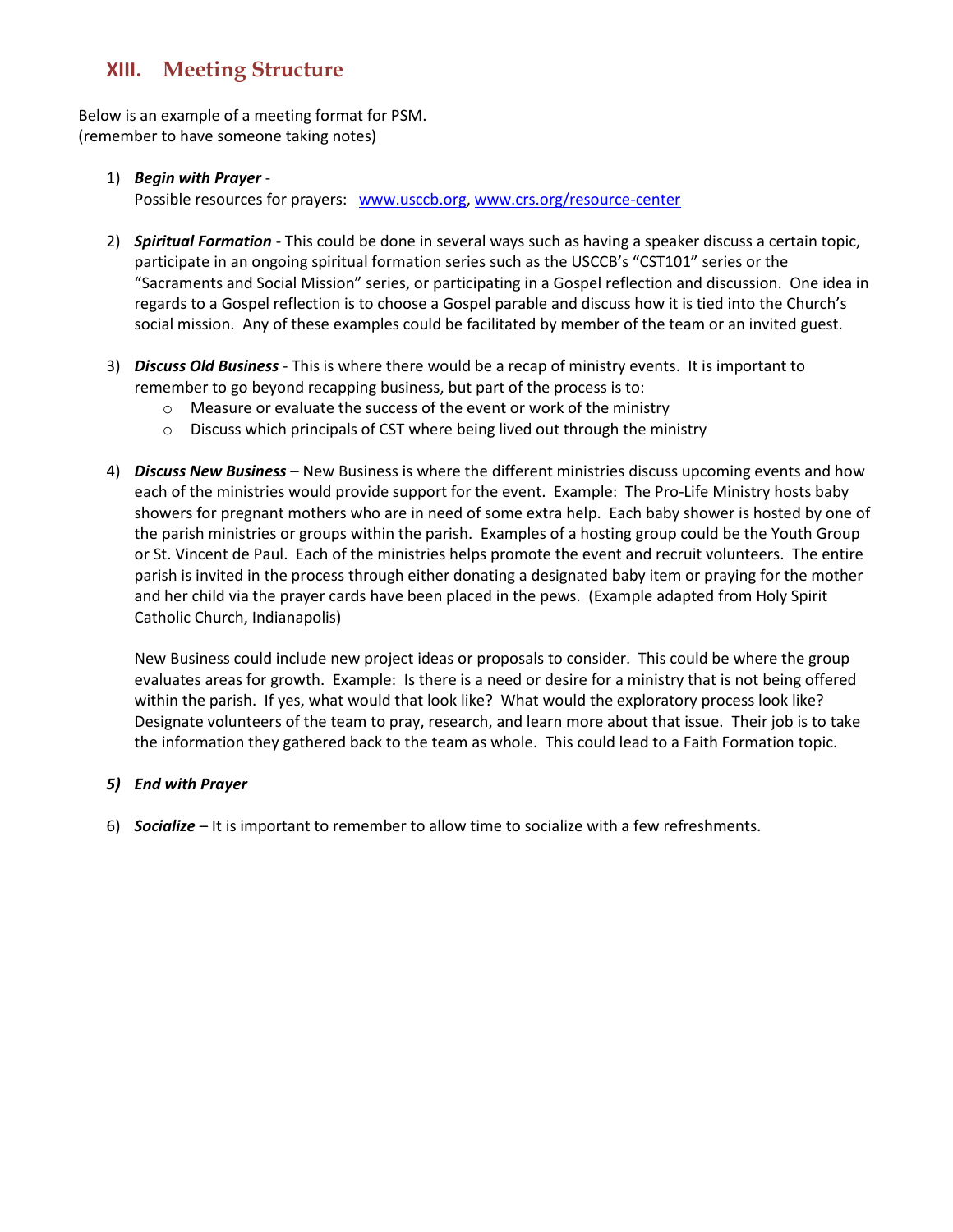## **XIV. Volunteers**

Below are some tips for inviting and working with volunteers.

- Personal Invitation! Don't underestimate the beauty of personal connection. Get to know the person. What brings them joy? What ministries are important to them?
- A table at the Coffee and Doughnuts that highlights the work of the PSM. When people can ask questions and hear about the tangible work of the PSM, they are more likely to volunteer.
- When recruiting for the PSM sub-committees, make sure you are not recruiting someone just to fill a "hole" on the committee.
- Make sure all volunteers have a clear understanding of what is Catholic Social Teaching; how their volunteer time is tied into their faith and their spiritual lives.
- Provide the volunteer with clear directions on what they are being asked to do. No one likes to volunteer to end up only standing around because of lack of direction.
- Provide a start time and end time for volunteers.
- Make sure you do not forget about reaching out and providing volunteer opportunities for the elderly, the homebound, young families, school families, new parishioners or RCIA candidates.
- Follow up with the volunteers after their designated volunteer time. Ask for their feedback: what did they enjoy or did not enjoy? Was there an impactful moment they would like to share about their volunteer time? Do they have any suggestions on ways something could have been structured more effectively?
- Let the volunteer know how their time and talent had an impact on our parish and surrounding communities.
- **VERY IMPORTANT: Celebrate your Volunteers!!!**

Suggestion: Adapted from Our Lady of Perpetual Help in New Albany, IN. Celebrate volunteers each year during designated weekend masses. Each of the ministries within the parish are named and as they are named, people who have volunteered for those mentioned ministries, whether it was for 10 minutes or several hours, are asked to stand to be recognized by their parish community. Not only does this act as a way to list all the parish (and school) ministries, but helps those who have volunteered know they are appreciated and valued. A parish could then host a Ministry Fair after all the masses.

# **XV. Some PSM pitfalls to Avoid**

The USCCB document, *Communities of Salt and Light,* lists some important pitfalls to avoid for a PSM Team.

- Do not isolate PSM from the rest of the parish. A pitfall for PSM Team leaders would be to isolate themselves. By treating the parish as a target rather than a community to be served and empowered.
- In working with social ministry, a big danger is "potential partisanship, the temptation to try to use the parish for inappropriate political objectives. We need to make sure our faith shapes our political action, not the other way around. We cannot forget that we pursue the kingdom of God, not some earthly vision or ideological cause." A good reference to assist a PSM team to be grounded in their faith and political action is *"Forming Consciences for Faithful Citizenship: A Call to Political Responsibility from the USCCB*."

PSM serves as Ambassadors of Good News – The Common Mission of ALL Ministries